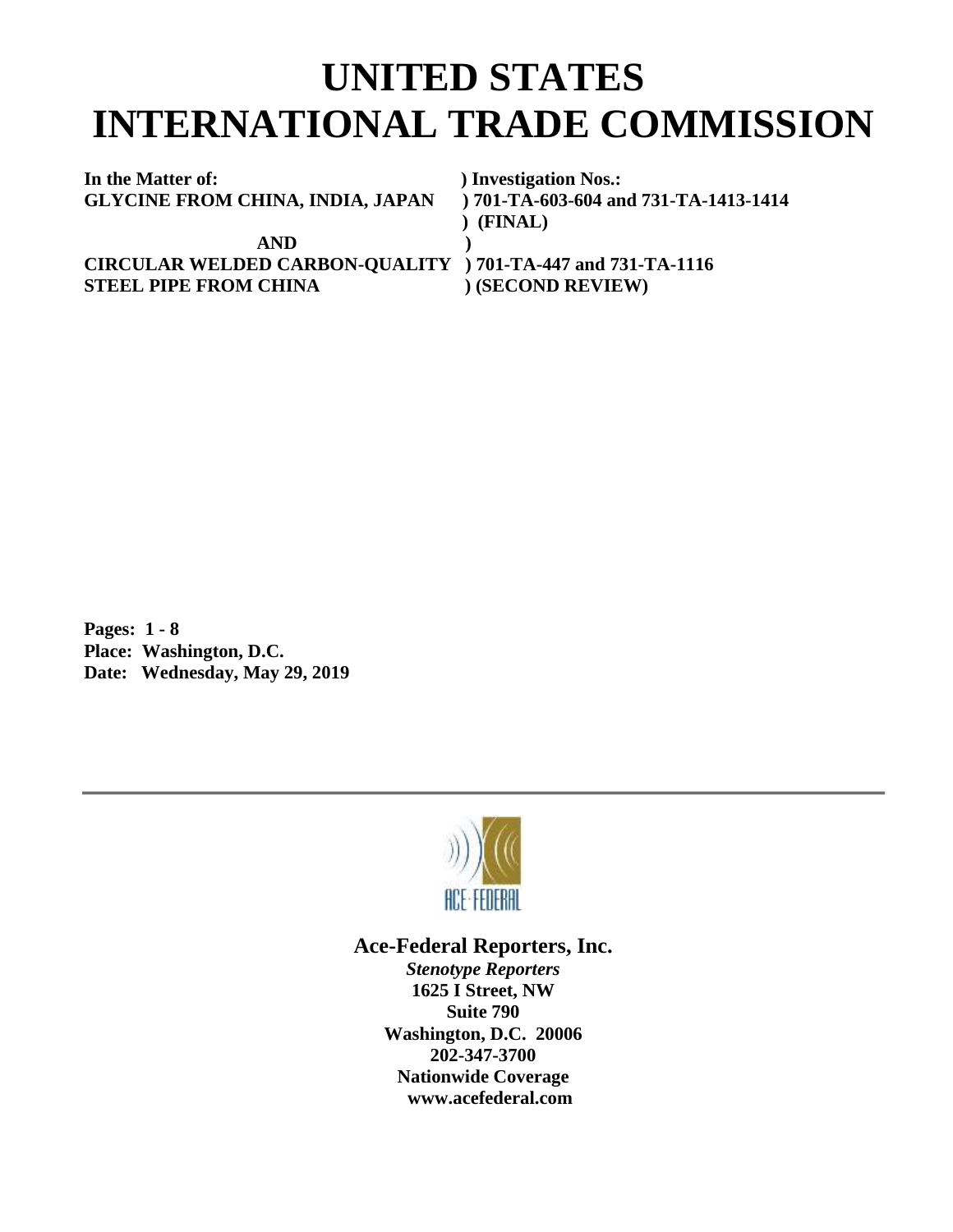| $\mathbf{1}$ | UNITED STATES OF AMERICA                               |
|--------------|--------------------------------------------------------|
| $\mathbf{2}$ | BEFORE THE                                             |
| 3            | INTERNATIONAL TRADE COMMISSION                         |
| 4            |                                                        |
| 5            | IN THE MATTER OF:<br>) Investigation Nos.:             |
| 6            | GLYCINE FROM CHINA, INDIA, ) 701-TA-603-604 AND        |
| 7            | AND JAPAN<br>) 731-TA-1413-1414 (FINAL)                |
| 8            | AND<br>$\lambda$                                       |
| 9            | CIRCULAR WELDED CARBON-QUALITY ) 701-TA-447 AND        |
| 10           | STEEL PIPE FROM CHINA (SECOND REVIEW)                  |
| 11           |                                                        |
| 12           |                                                        |
| 13           | Main Hearing Room (Room 101)                           |
| 14           | U.S. International Trade                               |
| 15           | Commission                                             |
| 16           | 500 E Street, SW                                       |
| 17           | Washington, DC                                         |
| 18           | Wednesday, May 29, 2019                                |
| 19           |                                                        |
| 20           | The meeting commenced pursuant to notice at 11:00      |
| 21           | a.m., before the Commissioners of the United States    |
| 22           | International Trade Commission, the Honorable David S. |
| 23           | Johanson, Chairman, presiding.                         |
| 24           |                                                        |
| 25           |                                                        |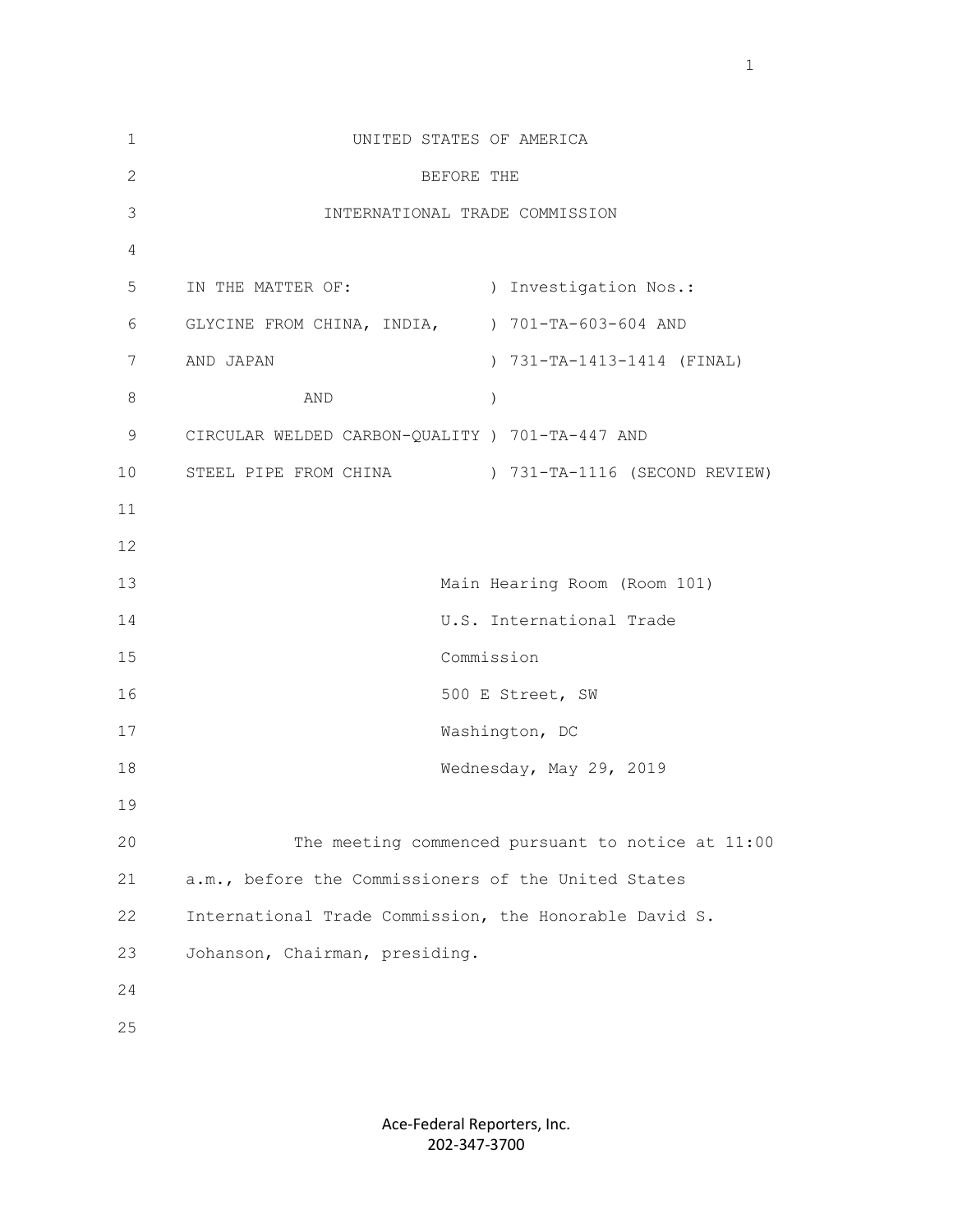1 APPEARANCES:

| $\mathbf{2}^{\prime}$ | On behalf of the International Trade Commission:        |
|-----------------------|---------------------------------------------------------|
| 3                     | Commissioners:                                          |
| 4                     | Chairman David S. Johanson (presiding)                  |
| 5                     | Commissioner Irving A. Williamson                       |
| 6                     | Commissioner Meredith M. Broadbent                      |
| 7                     | Commissioner Rhonda K. Schmidtlein                      |
| 8                     | Commissioner Jason E. Kearns                            |
| $\mathsf 9$           |                                                         |
| 10                    | William R. Bishop, Supervisory Hearings and Information |
| 11                    | Officer                                                 |
| 12                    | Tyrell Burch, Management Analyst                        |
| 13                    |                                                         |
| 14                    | Staff:                                                  |
| 15                    | Celia Feldpausch, Investigator                          |
| 16                    | Elizabeth Nesbitt, International Trade Analyst          |
| 17                    | Nabil Abbyad, International Economist                   |
| 18                    | Joanna Lo, Accountant/Auditor                           |
| 19                    | Shova KC, Statistician                                  |
| 20                    | John Henderson, Attorney/Advisor                        |
| 21                    | Douglas Corkran, Supervisory Investigator               |
| 22                    |                                                         |
| 23                    |                                                         |
| 24                    |                                                         |
| 25                    |                                                         |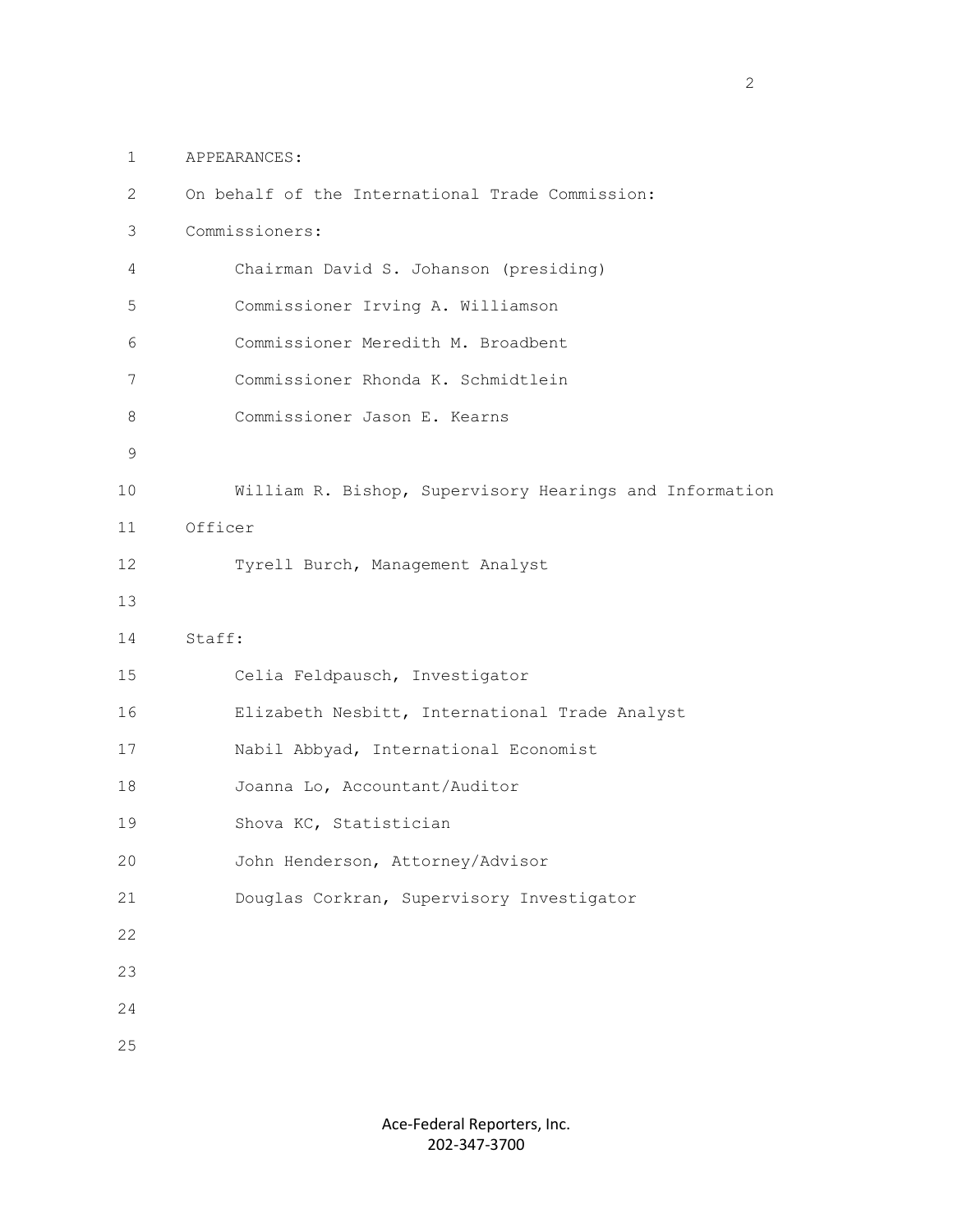| $\mathbf 1$    | Staff (Continued):                          |
|----------------|---------------------------------------------|
| $\mathbf{2}$   | Christopher Watson, Investigator            |
| 3              | Pedro Cardenas, International Trade Analyst |
| $\overline{4}$ | Ravi Soopramanien, Attorney/Advisor         |
| 5              | Keysha Martinez, Supervisory Investigator   |
| $\epsilon$     |                                             |
| $\overline{7}$ |                                             |
| $\,8\,$        |                                             |
| $\mathsf{S}$   |                                             |
| $10$           |                                             |
| $11\,$         |                                             |
| 12             |                                             |
| 13             |                                             |
| 14             |                                             |
| $15\,$         |                                             |
| 16             |                                             |
| $17$           |                                             |
| $18\,$         |                                             |
| 19             |                                             |
| 20             |                                             |
| 21             |                                             |
| 22             |                                             |
| 23             |                                             |
| 24             |                                             |
| 25             |                                             |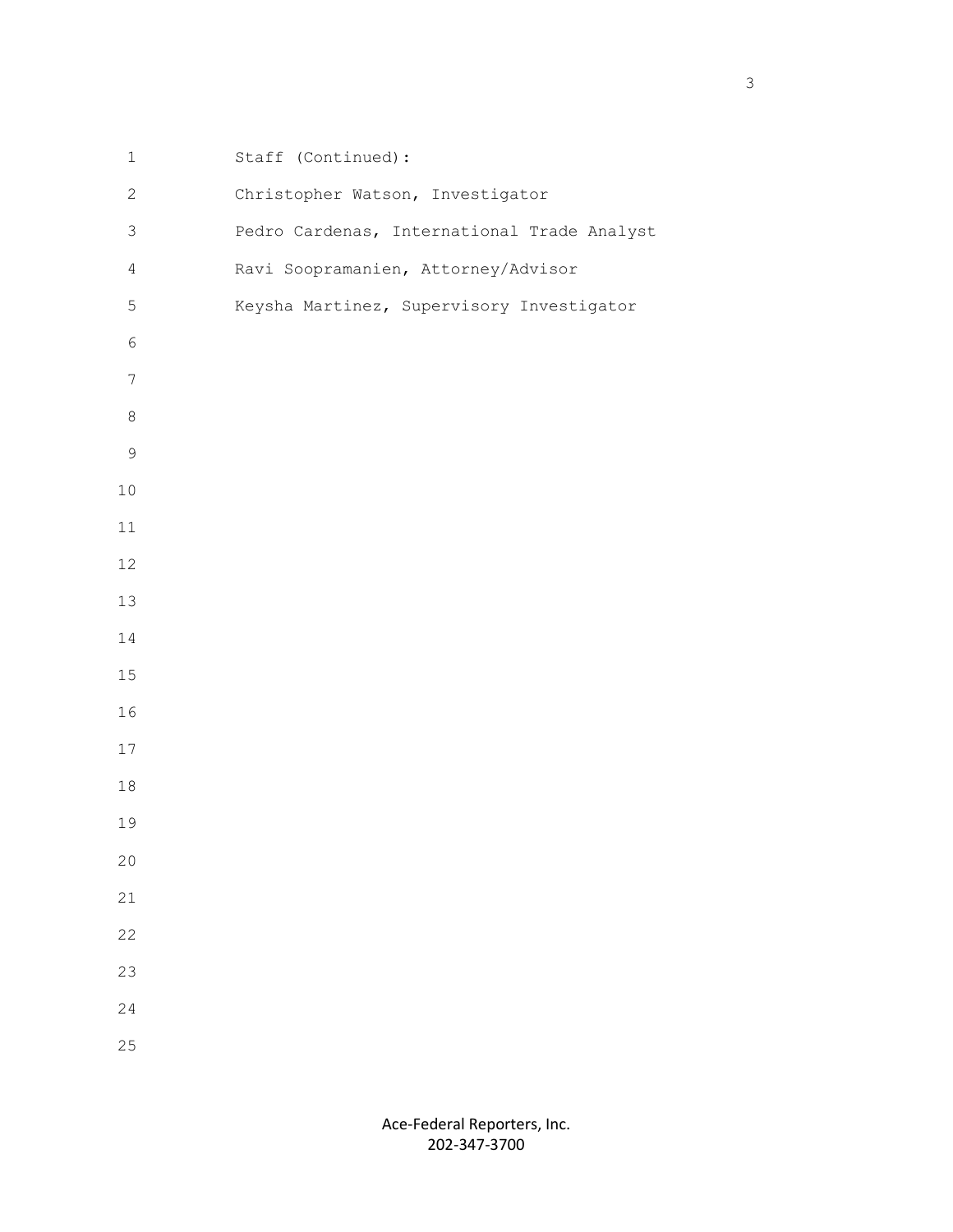| 1  | PROCEEDINGS                                                  |
|----|--------------------------------------------------------------|
| 2  | (11:00 a.m.)                                                 |
| 3  | MR. BISHOP: Will the room please come to order.              |
| 4  | Good morning. This meeting<br>CHAIRMAN JOHANSON:             |
| 5  | of the U.S. International Trade Commission will now come to  |
| 6  | I understand that there are no agendas for future<br>order.  |
| 7  | meetings, minutes, Ratification Lists, or Outstanding Action |
| 8  | Jackets to consider.                                         |
| 9  | Next we turn to the vote on the Final Phase of               |
| 10 | Investigation Numbers 701-TA-603 and -604, and 731-TA-1413   |
| 11 | and -1414 Concerning Imports of Glycine from China, India,   |
| 12 | and Japan.                                                   |
| 13 | Welcome to Mr. Corkran and the staff who                     |
| 14 | participated in these investigations.                        |
| 15 | Are there any questions for the staff?                       |
| 16 | (No response.)                                               |
| 17 | CHAIRMAN JOHANSON: Are there any additions or                |
| 18 | corrections to the Staff Report?                             |
| 19 | MR. CORKRAN: Douglas Corkran, Office of                      |
| 20 | Investigations. Mr. Chairman, staff proposes revising the    |
| 21 | Staff Report in accordance with Memorandum INV RR-046 dated  |
| 22 | May 22nd, 2019.<br>Staff has no further additions to the     |
| 23 | Staff Report.                                                |
| 24 | CHAIRMAN JOHANSON: Is there any objection to                 |
| 25 | approval of the Staff report as revised?                     |

Ace-Federal Reporters, Inc. 202-347-3700

4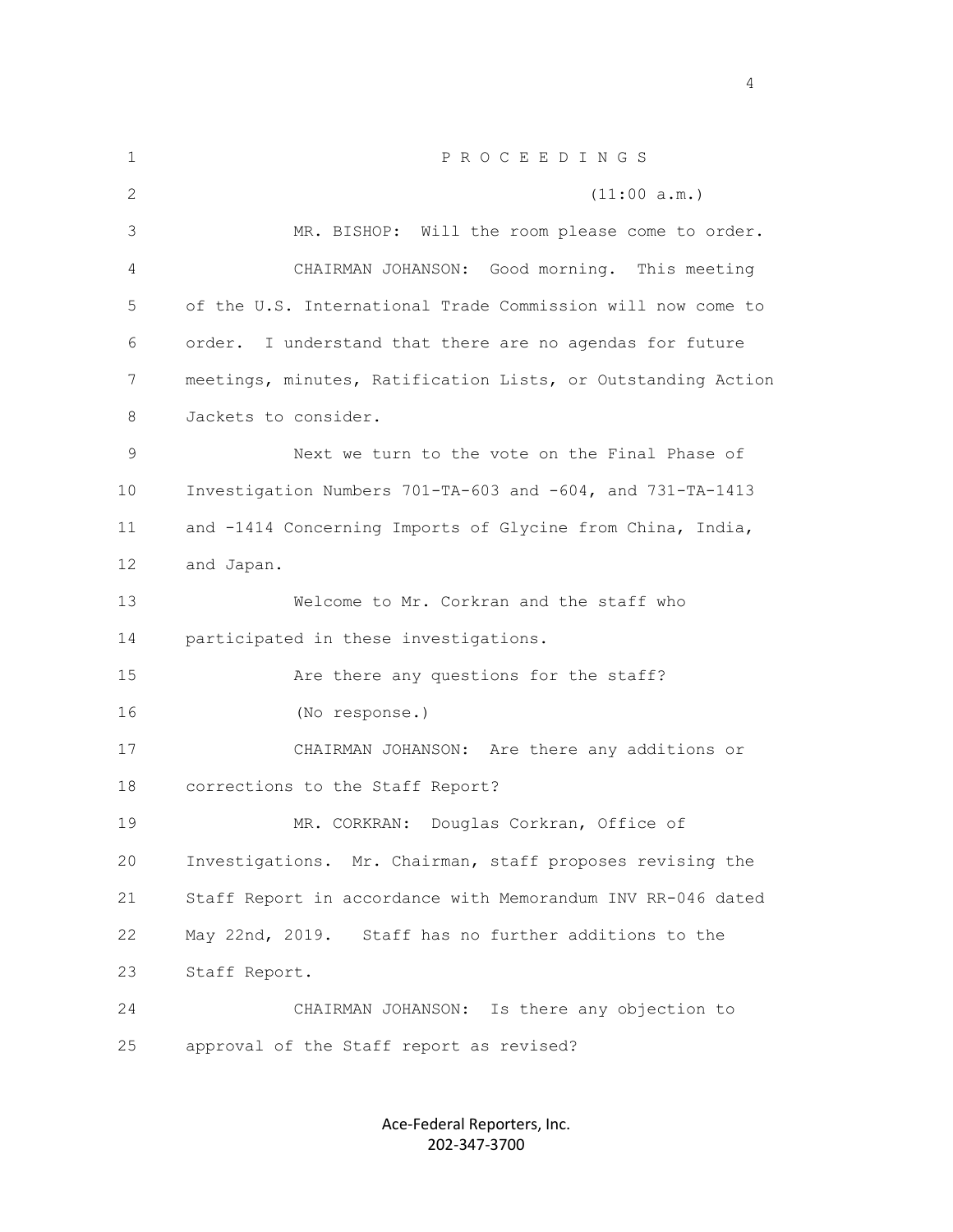1 (No response.)

| 2  | CHAIRMAN JOHANSON: Hearing none, it is approved.             |
|----|--------------------------------------------------------------|
| 3  | Mr. Secretary, will you please call the roll.                |
| 4  | MR. BISHOP: Commissioner Kearns.                             |
| 5  | COMMISSIONER KEARNS: I vote in the affirmative.              |
| 6  | MR. BISHOP: Commissioner Johanson.                           |
| 7  | COMMISSIONER JOHANSON: I vote in the                         |
| 8  | affirmative.                                                 |
| 9  | MR. BISHOP: Commissioner Schmidtlein.                        |
| 10 | COMMISSIONER SCHMIDTLEIN: I vote in the                      |
| 11 | affirmative.                                                 |
| 12 | MR. BISHOP: Commissioner Williamson.                         |
| 13 | COMMISSIONER WILLIAMSON: I vote in the                       |
| 14 | affirmative.                                                 |
| 15 | MR. BISHOP: Commissioner Broadbent.                          |
| 16 | COMMISSIONER BROADBENT: I vote in the                        |
| 17 | affirmative.                                                 |
| 18 | MR. BISHOP: Mr. Chairman, the Commission has                 |
| 19 | reached affirmative determinations.                          |
| 20 | CHAIRMAN JOHANSON: Thank you, Mr. Secretary.                 |
| 21 | Further information concerning these                         |
| 22 | determinations will be in the press release. Views of the    |
| 23 | Commission are currently scheduled to be completed and filed |
| 24 | on June 14th, 2019.                                          |
| 25 | Thank you to all staff who participated in these             |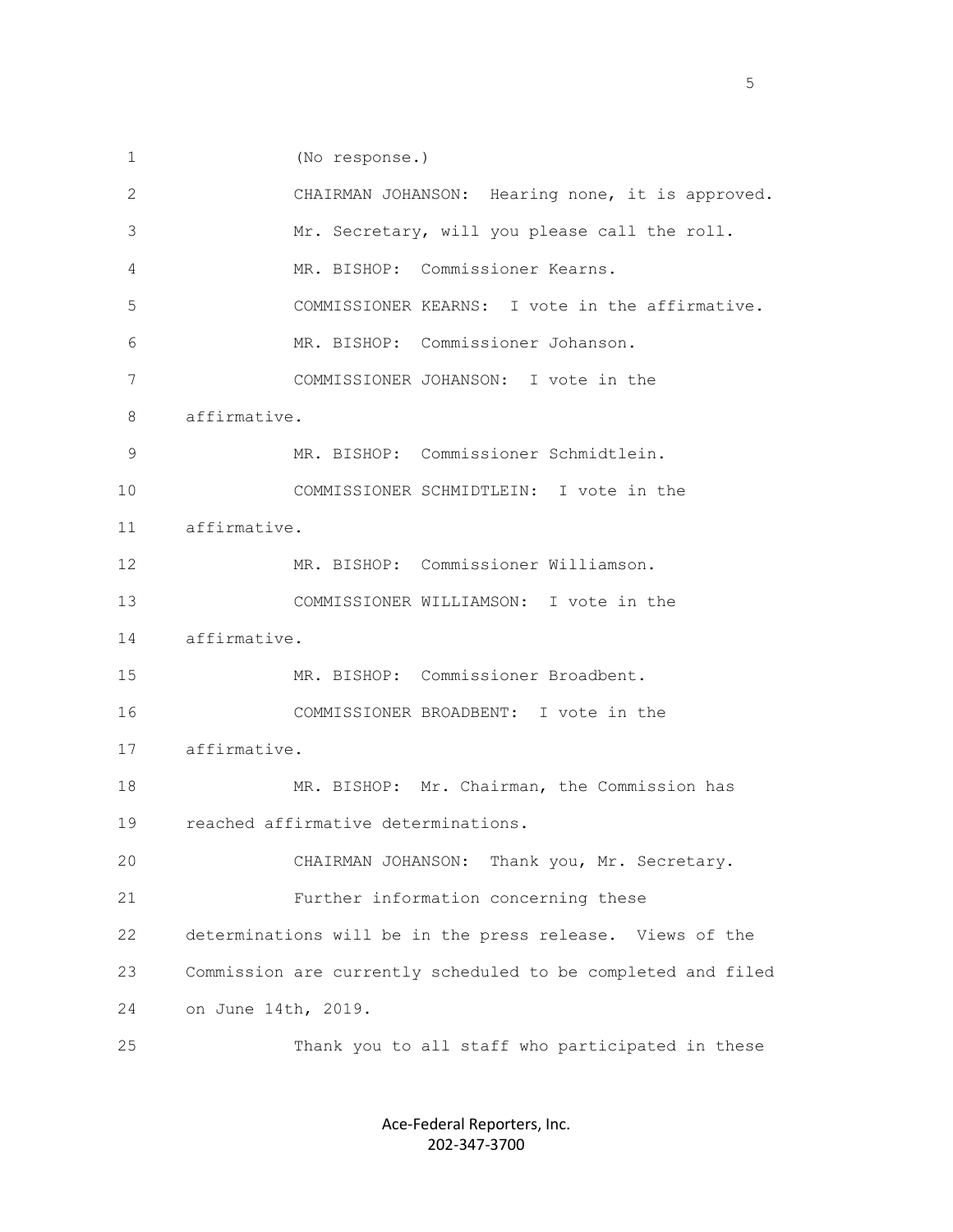1 investigations. We will now pause for a moment while we 2 change the staff for the next vote. 3 (Pause.) 4 Next we turn to the vote on the Second Review of 5 Investigation Numbers 701-TA-447 and 731-TA-1116 Concerning 6 the Imports of Circular Welded Carbon-Quality Steel from 7 China. 8 Welcome to Ms. Martinez and the staff who 9 participated in these investigations. 10 Are there any questions for the staff? 11 (No response.) 12 CHAIRMAN JOHANSON: Are there any additions or 13 corrections to the Staff Report? 14 MS. MARTINEZ: Keysha Martinez, Office of 15 Investigations. Revisions are contained in Memorandum INV 16 RR-005. 17 CHAIRMAN JOHANSON: Is there any objection to 18 approval of the Staff Report? 19 (No response.) 20 CHAIRMAN JOHANSON: Hearing none, it is approved. 21 Mr. Secretary, will you please call the roll. 22 MR. BISHOP: Commissioner Williamson. 23 COMMISSIONER WILLIAMSON: I vote in the 24 affirmative. 25 MR. BISHOP: Commissioner Broadbent is not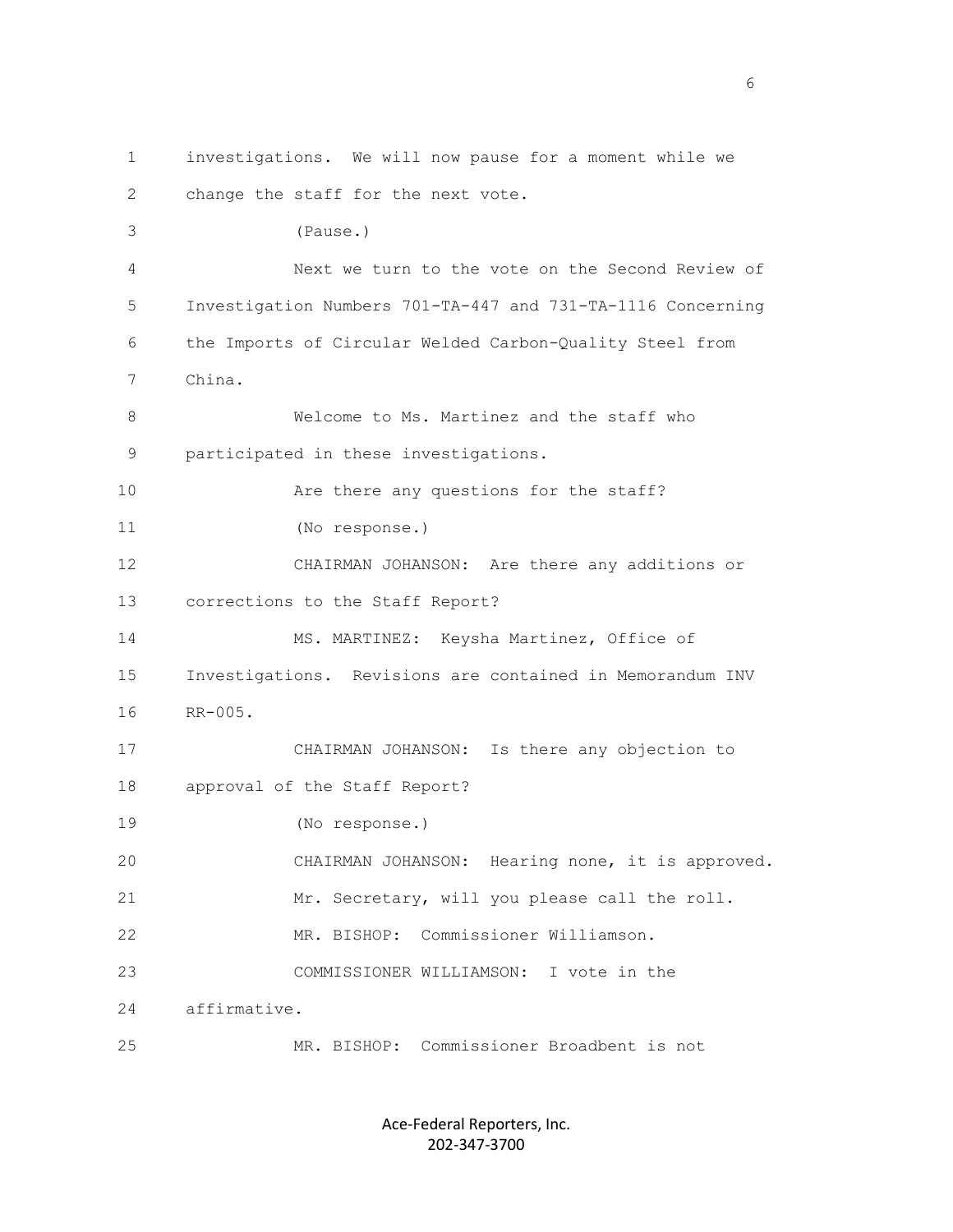1 participating. Commissioner Schmidtlein. 2 COMMISSIONER SCHMIDTLEIN: I vote in the 3 affirmative. 4 MR. BISHOP: Commissioner Johanson. 5 COMMISSIONER JOHANSON: I vote in the 6 affirmative. 7 MR. BISHOP: Commissioner Kearns. 8 COMMISSIONER KEARNS: I vote in the affirmative. 9 MR. BISHOP: Mr. Chairman, the Commission has 10 reached affirmative determinations. 11 CHAIRMAN JOHANSON: Thank you, Mr. Secretary. 12 Further information concerning these determinations will be 13 in the press release. 14 Views of the Commission are currently scheduled 15 to be completed and filed on August 5th, 2019. 16 Thank you to all staff who participated in these 17 investigations. 18 Seeing that there is no other business before the 19 Commission, this meeting is adjourned. 20 (Whereupon, at 11:05 a.m., Wednesday, May 29, 21 2019, the meeting of the Commissioners of the United States 22 International Trade Commission was adjourned.) 23 24 25